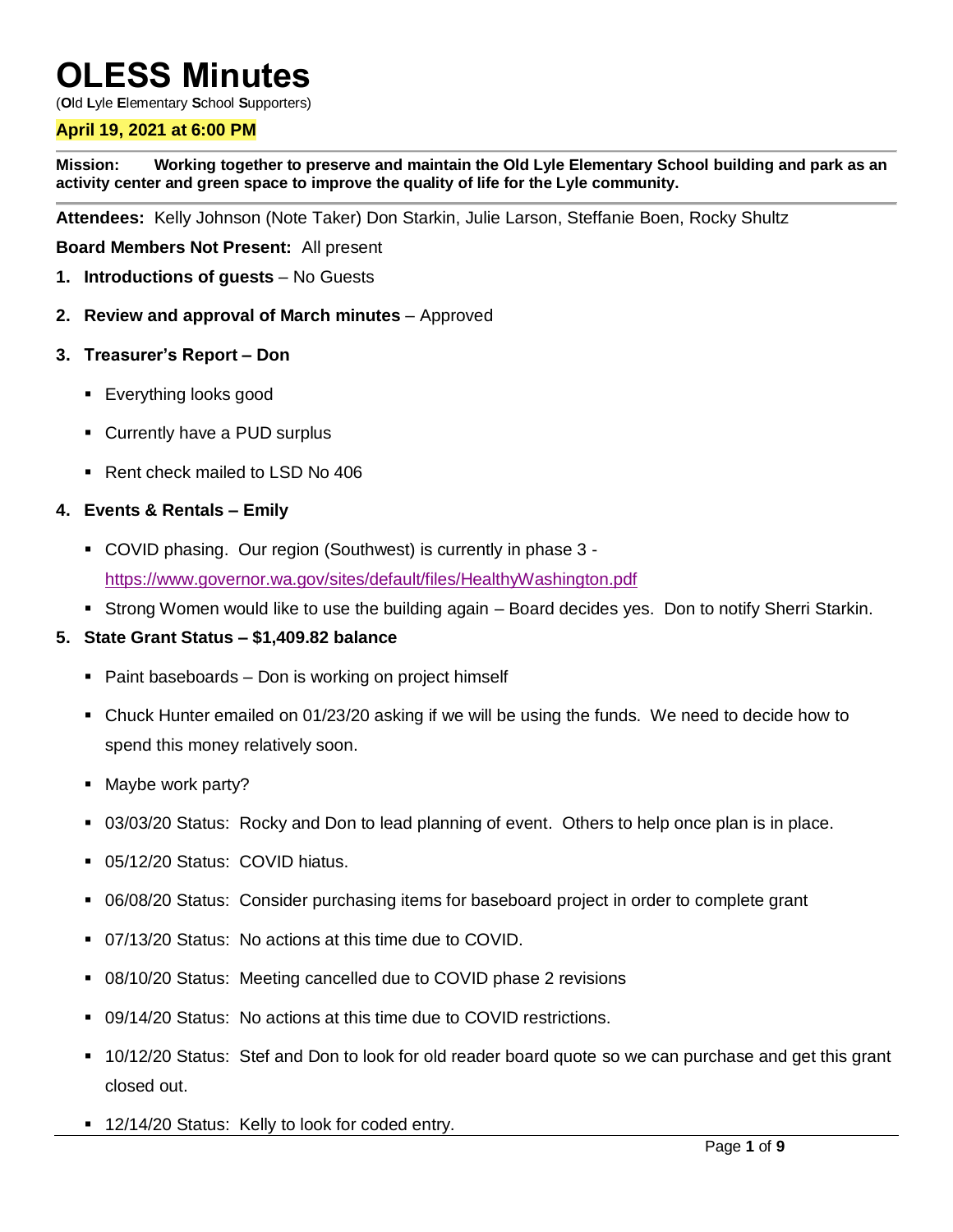- 02/08/21 Status: Back up heater is necessary at LAC. Money to be used for heater and spare parts. Don to take pictures and send with receipts to Kelly for grant reimbursement package.
- 03/08/21 Status: Robert and Don to work on heater issues.
- 04/19/21 Status: Robert not present

## **6. Incident and Corrective Action Tracking**

- Do we want to generate a formal tracking procedure for incidents and how we correct them?
	- $\triangleright$  Kids on roof of LAC
		- Do we still want to post a sign or are the secured tables enough?  $-$  Yes, want to post signs
		- LAC Building Sign No climbing on the building. Don to order sign.
- Kelly to generate format
- **10/12/20 Status: No actions at this time**
- 12/14/20 Status: No actions at this time
- 02/08/21 Status: Julie to sign and scan reports back to Kelly. Don to confirm description of incident about kids on the roof of the LAC to Kelly for Incident Report. Add cables for tables to corrective actions for Kids on roof incident report.
- 03/08/21 Status: All to email Kelly verbiage for sign for keeping kids off the roof. Robert Need incident report for kids on the roof of the pavilion. We also need a sign for keeping motorized vehicles off the green space.
- 04/19/21 Status: LAC Building Sign No climbing on the building. Don to order sign. Kelly to complete incident report.
	- $\triangleright$  Kids on roof of Pavilion No climbing on the Pavillion Sign
		- o Don to order sign
		- o Kelly to generate Incident report
	- $\triangleright$  Keeping motorized vehicles off the green space
		- $\circ$  Two signs one near backstop, one near the skate ramp
		- o Don to order sings
		- o Kelly to generate Incident report
- **7. Project Updates** Board to meet one hour before next meeting for Bylaws review

## **8. Green Space Management – Rocky**

No updates at this time.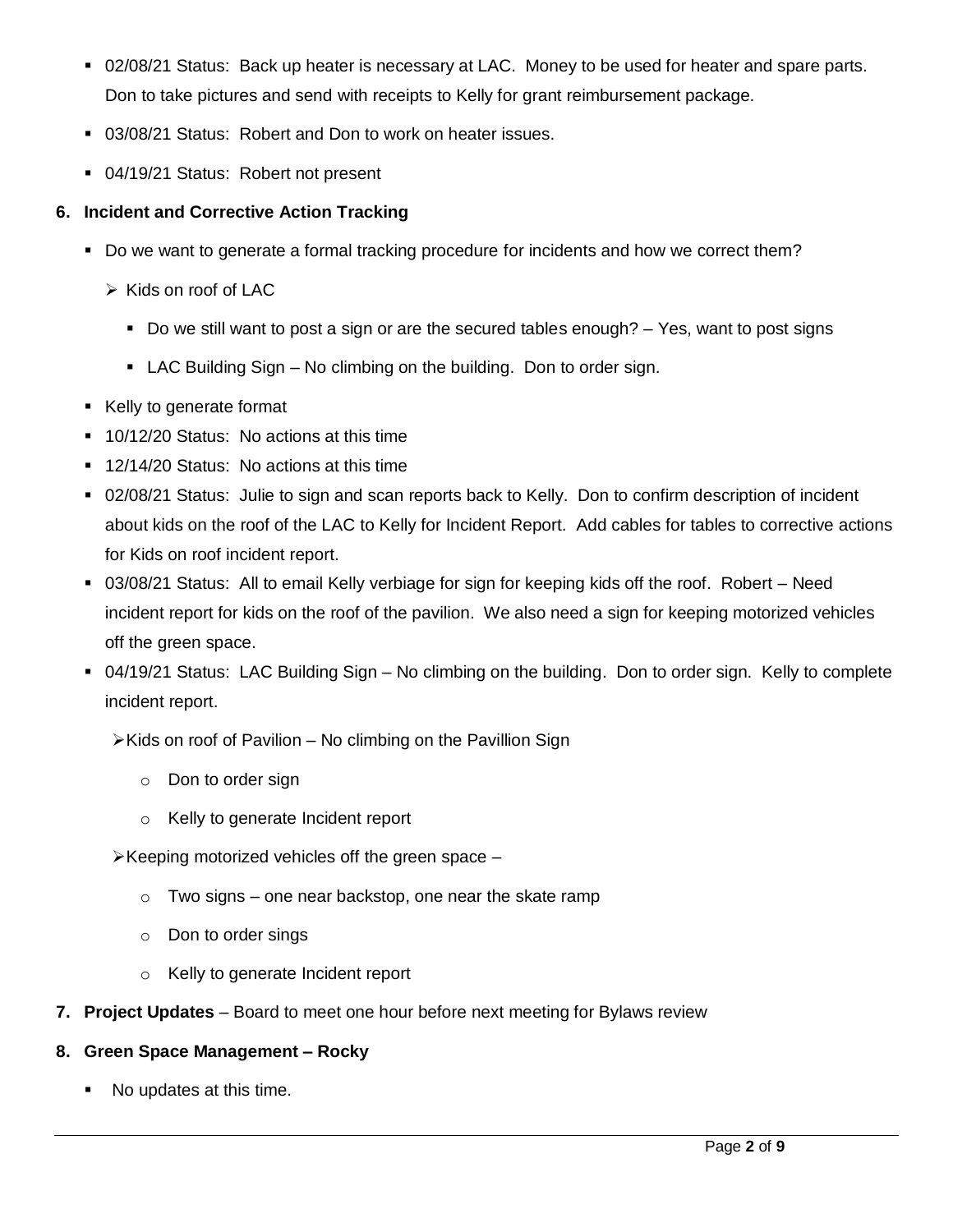## **9. CEKC Request**

- 03/08/21 Status: Needs locked space. Use of nurses office. Maybe willing to pay meetings or locked locked space. Ask for monthly meeting fee and then they can use the nurses office. Kelly to notify Linda Williams.
- 04/19/21 Status: CEKC would like to look at the space to confirm they need it. Linda is working with the CEKC board to schedule a time to look at it. Kelly Blanchard would like the space if CEKC decides not to use it.

## **10. Ping Pong Table Donation – Kate Willsen**

- Apparently already delivered and in hallway down by the south classroom. Board will evaluate the ping pong table situation at next in-person meeting.
- 04/19/21 Status: LAC already has a ping pong table. Does not need another. Kelly to notify Kate Willsen
- **11. Gorge Grown Market update –** Will not be at the LAC this year. Will be at the old Memaloose tasting room

### **12. Kate Willsen's request to pave dumpster space**

- **Overview of project tracking document**
- Board overviewed project tracking document. Kelly to send doc to Kate.

### **13. Community Council Request – Julie**

- **Sub-committee attempting to get access to Sandbar**
- Lyle Community Council (LCC) would like to have a public meeting
- Board decides LCC allowed to meet without meeting fee. LCC meetings serve the mission statement of OLESS.

### **14. How do we recruit new board members/volunteers?**

- **If's on the website**
- Ask Mildred Lykens to add something to her newspaper Kelly
- Julie to email Marty Dennis to add to What's Happening in Lyle

## **15. Do we want to change the meeting time?** - No

### **16. Open Forum**

- Do we want to have the Porta Potty this year?
- **Don to call Bishop Sanitation and ask what is the COVID situation with Porta Potties.**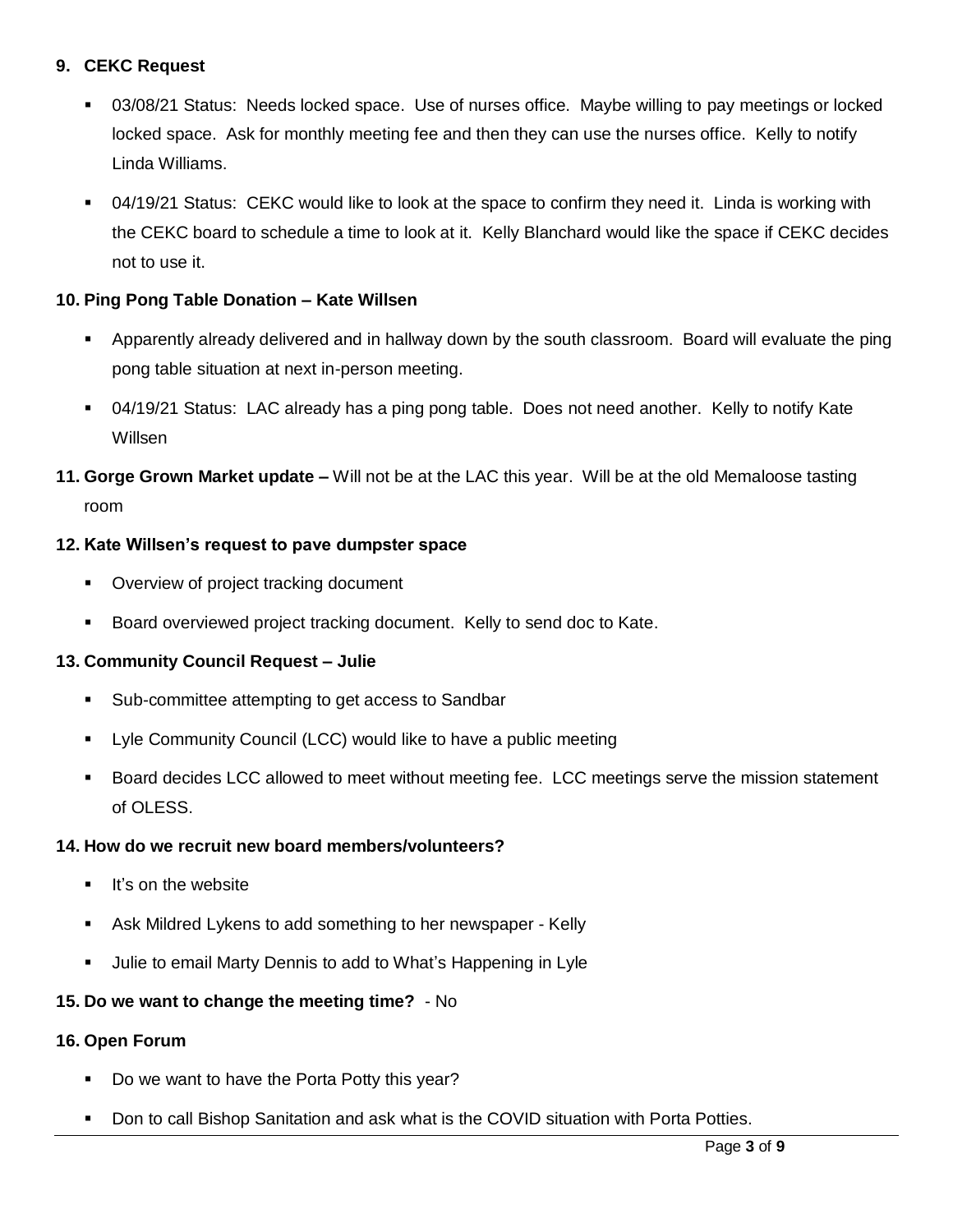## **ACTION ITEMS:**

## **Don:**

- Call Bishop Sanitation and ask about Porta Potty situation
- Meet at 5PM on 5/10 for OLESS Bylaw review
- Order "No Climbing on Building" sign for Lyle Activity Center
- Order "No Climbing on Pavilion" Sign
- **Order two "No Motorized Vehicles on Green Space" signs**
- Notify Sherri Starkin that Strong Women are allowed in COVID phase 3
- Work on heater issues so balance of grant can be spent
- **Bring ideas for process for tenant maintenance requests to next meeting**
- Send before and after pictures and receipts for heater to Kelly for grant reimbursement package
- Find LAC building measurements
- **Locate old reader board quote**
- Meet with Stefanie Boen to give her the 2018 Financial Audit paperwork
- Make appointment with Steffanie and Rocky to go over Excel spreadsheet for Treasurer related expenses
- **Email about verbiage for sign regarding kids being on roof**
- **Begin training Steffanie on Treasurer related duties**
- **Schedule and manage baseboard painting project**
- Give baseboard painting receipts, pics and copy of checks to Kelly for reimbursement
- Talk to KPUD to find out what would be involved to increase community share of water for greenspace:

## **Emily:**

- Reach out to Stefanie Boen and let her know what medical activities are occurring at the LAC Complete
- Update Ruth with OLESS board responses to her questions
- Update Google business listing
- Update any Google and Facebook information listing Marsha Pope's contact information
- **Update MOU Word Doc for Top Gear Driving School Rental**
- **EXECT** Create flier for LAC to hand out at events
- **Email Facebook about removing old LAC page**
- **Post pictures of last year's Halloween Trunk or Treat Event on social media outlets**

# **Julie:**

- Email Marty Dennis of What's Happening in Lyle about OLESS looking for board members
- **Meet at 5PM on 5/10 for OLESS Bylaw review**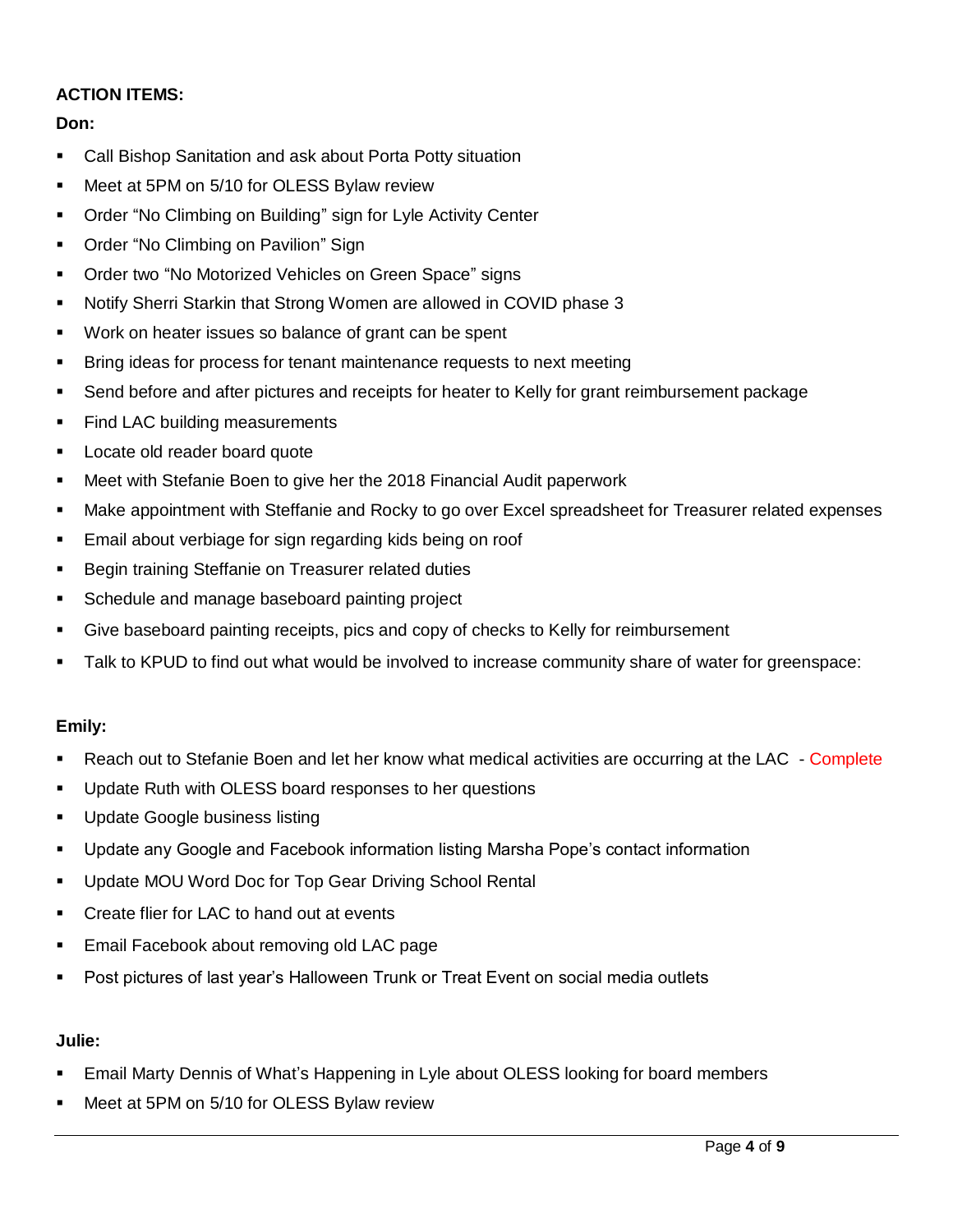- Sign and scan incident reports about graffiti and send to Kelly Complete
- Bring ideas for process for tenant maintenance requests to next meeting
- Ask the Lyle Museum about management of items in the glass case in LAC hallway
- **Get dumpster key from Robert to give to WAGAP**
- Update board with details about LAC request as COVID testing site
- Place heater in storage closet
- **Email about verbiage for sign regarding kids being on roof**
- Work with LSD to determine what educational RCW's are applicable to the LAC
- Check out details on listing the LAC as a WiFi hot spot on the OSPI
- Read 2016 lease agreement looking for details about educational RCW's
- As Facebook administrator, work with Emily to transfer authority to the LAC Activity Manager
- Work with LHS to see if students can earn leadership credits for helping at the LAC
- Work with local community groups to generate community calendar
- Follow up with Ann about receiving donation of basketball hoop
- Work with Kevin regarding community service hours for LHS students

## **Kelly:**

- Send Dumpster Paving Project Tracking document to Kate Willsen
- Notify Kate Willsen that LAC already has a ping pong table
- **Email Mildred Lykens about OLESS looking for board members**
- **Meet at 5PM on 5/10 for OLESS Bylaw review**
- Notify bank of Stefanie Johnson's resignation so she can be removed from the account
- **Generate Incident report for kids on roof of pavilion**
- Generate Incident report for motorized vehicles on football field
- Remove nurses' office for rent from website Complete
- $\blacksquare$  Add key list to LAC password protected site Complete
- Generate project tracking document for questions about Kate Willsen's request to pave dumpster space **Complete**
- **Investigate work order/maintenance request functionality in Weebly**
- **Investigate renter/member functionality in Weebly**
- Notify Linda Williams of board decision about nurses' office Complete
- Reach out to Stefanie Johnson to see if she has time to be Treasurer
- Bring ideas for process for tenant maintenance requests to next meeting
- Put together grant reimbursement package for heater and replacement parts
- **Look into coded entry for LAC**
- Request evidence of coverage from LSD No 406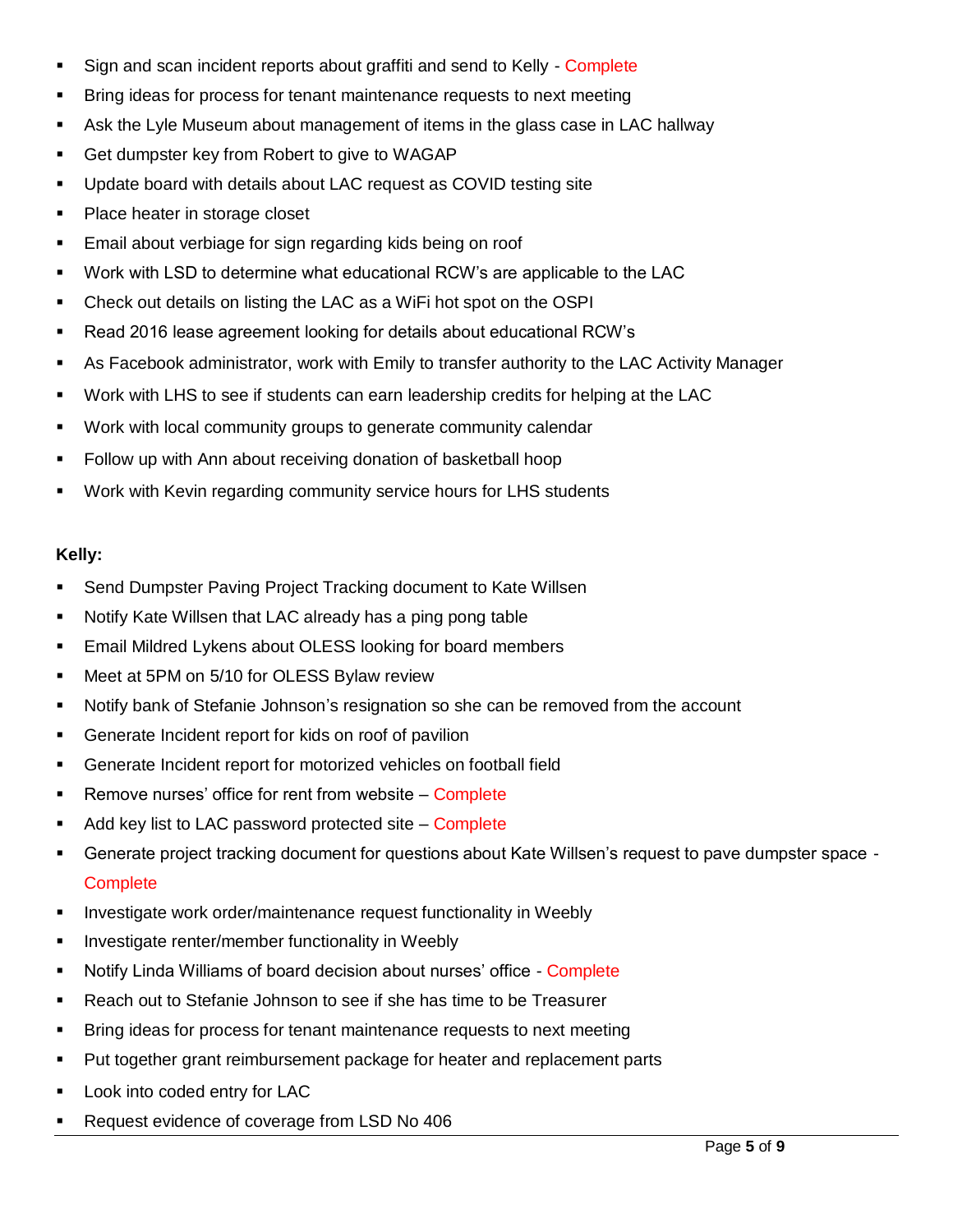- Generate Incident and Corrective Action Report for kids on roof
- Send combined rental request form to Jonathan Blake and OLESS Board for approval
- Quote for sign to deter kids from getting on roof
- Get proof of coverage from Jonathan for Treasurer to present to LSD No. 406
- **EXEC** Look into window rebates from PUD
- **Add Gorgeswap to LAC website**
- Fix stairs at entryway on west side of building When weather allows, Interface with Klickitat County about entry way/ADA accessibility on North/West portion of building – Kevin Oldfield to help
- Write grant request for 2022 Consider daycare requirements

#### **Robert:**

- Work on heater issues so balance of grant can be spent
- **Email Kelly about how many keys are in the inside lockbox and how the process works**
- Post "Masks Required" signs at LAC
- **EXECT** Look over LAC building maintenance and email Kelly with additions
- Purchase copy of dumpster key for WAGAP and give to Julie Larson
- Give receipt for dumpster key and painting supplies to Steffanie for reimbursement
- **•** Determine appropriate watering for green space
- **Install rack in Supply Room**
- **Investigate entry way heater issue**
- **Investigate rugs for hallway**
- **Construct a cage around the HVAC unit**
- **Investigate wireless thermostats for heaters for two rooms**
- Investigate contacts to potentially restore chimney
- $\blacksquare$  Replace boards near skate park as soon as the weather allows  $-8$  total
- **Investigate roof leak in boiler room Flashing has been replaced.**
- **Replace timer for outside faucet**
- Change four fixtures in cat rescue room
- **Replace hose with PVC pipe**
- **-** Replace electrical box by the BBQ with outlet with USB port
- **Investigate repair of door bar closest to skate park**

### **Rocky:**

- Meet at 5PM on 5/10 for OLESS Bylaw review
- Bring ideas for process for tenant maintenance requests to next meeting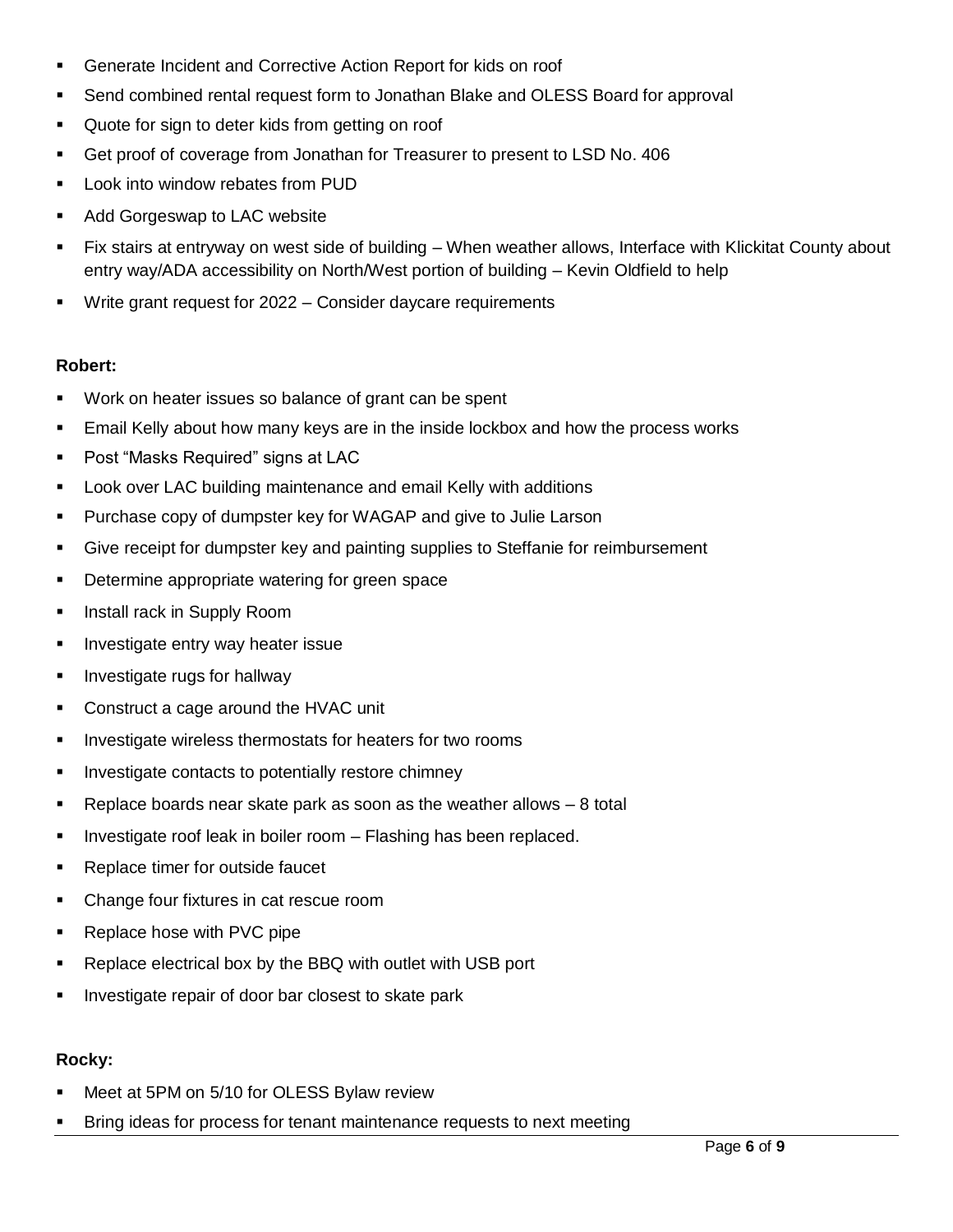- Explore ways to manage grass so the green space stays green during the summer
- Meet with Don and Steffanie for backup training on Treasurer duties
- **Email about verbiage for sign regarding kids being on roof**
- Plan baseboard painting project
- Research options for counter top in pavilion
- Check out Mt Adams Chamber and Dallesport News Letter for advertising space for room rentals
- **Look into covers for hallway ceiling lights**

## **Steffanie Johnson:**

- Make appointment with Don to go over spreadsheet
- **Look over New Board Member Orientation document**
- **Begin training with Don on Treasurer related duties**

### **Stefanie Boen:**

- **Meet at 5PM on 5/10 for OLESS Bylaw review**
- Set up time for board to review bylaws Complete
- **Bring ideas for process for tenant maintenance requests to next meeting**
- **Schedule meeting time for bylaws review**
- **Update website with meeting sign in records**
- Reach out to Emily to find out what medical activities are occurring on site Complete
- **Locate old reader board quote**
- **Audit 2019 Financial Reports**
- **Audit 2020 Financial Reports**
- Sign off on 2018 Financial Audit report
- **Meet with Don to get 2018 Financial Audit paperwork**
- **Email about verbiage for sign regarding kids being on roof**
- Go over first draft of Fiscal Sponsorship agreement between CEKC and OLESS
- **Make Thank You's from the Lyle Activity Center**
- **Send Thank You to Janette Petty**
- Work with Don and Kelly to generate audit work instruction and documentation process for internal auditing of OLESS/CEKC checking account
- Manage documentation of audit findings
- Begin tracking donation forms Kelly will send you the form. No need to retroactively track.
- Begin tracking volunteer hours Kelly will send you form. No need to retroactively track.
- **Instagram Follow up on Brielle's email (Forwarded from Marcia B)**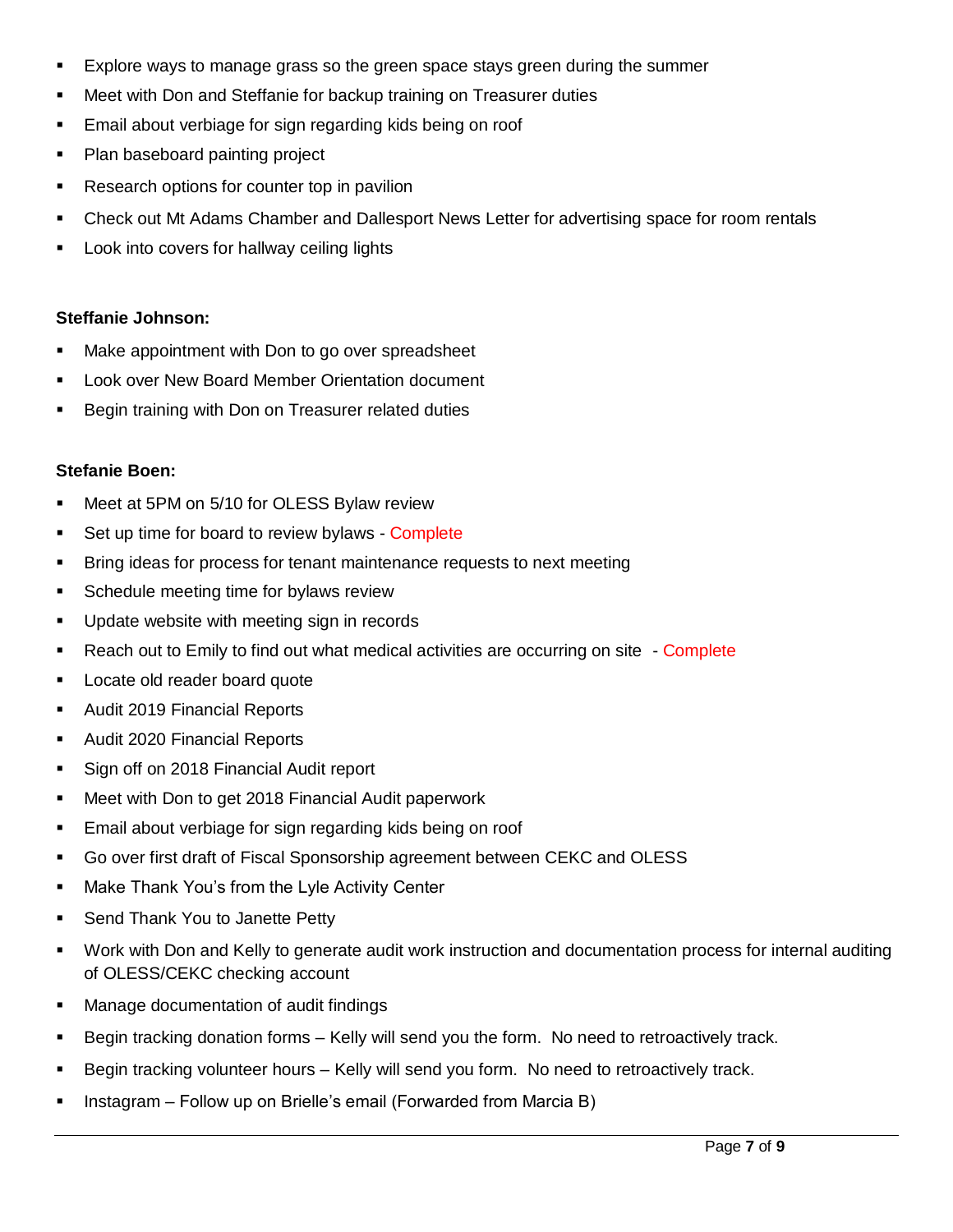## **Vern:**

Manage flags appropriately/legally - Ongoing

## **PARKING LOT**

- Address labels to correct PO Box on donation cards and envelopes
- Generate more formal lease agreement other than MOU that is currently in use
- Relocate BBQ Moved to OLESS Insurance Project Tracking document
- **Determine how many alarm codes exist in the alarm system**
- Cycle Oregon Research possibility of becoming a stop for Cycle Oregon as a Fundraiser
- **Car Club Ride Fundraiser**
- **Resolve issue of perpetual loss of the key in key box outside**
- **Replace West facing doors on North end of building**
- Seal the tops of the bricks around the pavilion and maybe make it a counter top
- Generate Routine Maintenance Schedule for the building
- Outdoor exercise park Skyline Foundation interested in hearing about a project at the LAC for potential donation
- Thatch green space
- Create LAC Activity Manager email address so impact of personnel changes are minimized
- **Create process for renting tables and chairs to green space users**
- Work Instruction for draining pipes in the winter
- **Sound system**
- Humanities of Washington Affiliate of National Endowment for the Humanities, Do we want them to give presentations at LAC?
- Cleaning work parties
- **Should tree lighting ceremony be an annual event**
- Open house for completion of restoration grant Maybe Gina Mosbruckers performs ribbon cutting ceremony
- Look over statement of work for Housekeeping and consider adding kitchen and popcorn maker
- Area above boiler room needs fascia to keep the birds and bats out
- Projector for rental
- Mixing valve in janitors closet needs to be replaced
- **Fire inspections requirements?**
- Greenspace How to reduce water bill
	- o Low flow sprinkler heads
	- o Community contribution
	- o Sharing expenses with LHS